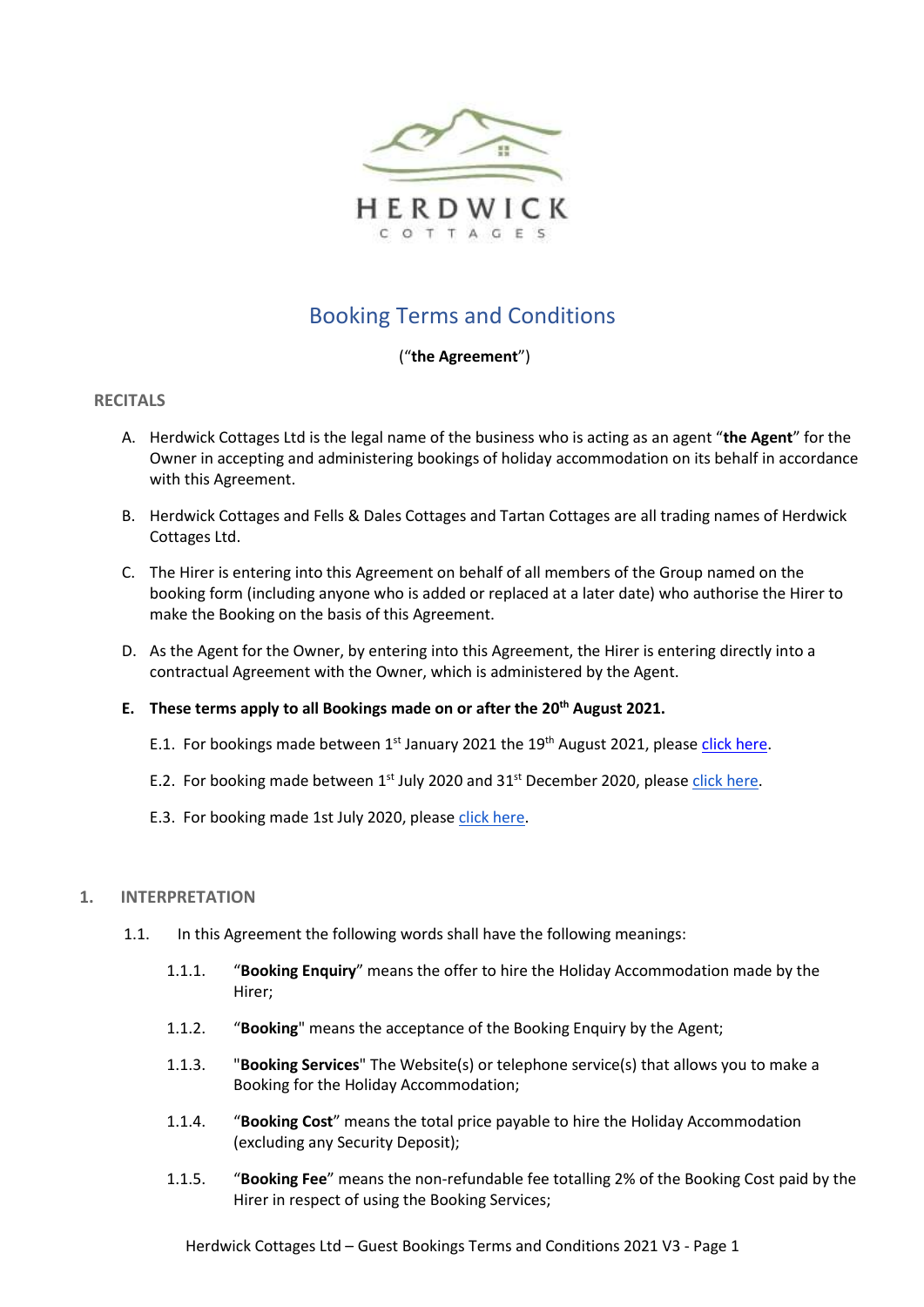- 1.1.6. "**Deposit**" means any initial sum required to confirm the booking;
- 1.1.7. **"Final Payment Date"** means the date by which the balance of the Booking Cost must be paid (no later than 60 days prior to the first day of the Hire Period);
- 1.1.8. "**Hirer**" means the person who makes a Booking;
- 1.1.9. "**Hire Period**" means the period during which the Hirer and/or the Group will occupy the Holiday Accommodation;
- 1.1.10. "**Holiday Accommodation**" means the holiday accommodation, consisting of the dwelling, any garden, all fixtures, fittings, contents and equipment;
- 1.1.11. "**Owner**" means the owner of the Holiday Accommodation;
- 1.1.12. "**Group**" means the individuals that will occupy the Holiday Accommodation;
- 1.1.13. "**Security Deposit**" means a deposit to be paid (if applicable) in accordance with clause 8;
- 1.1.14. "**Website**" means www.herdwickcottages.co.uk or www.fellsanddalescottages.co.uk or www.tartancottages.co.uk
- 1.2. Headings contained in this Agreement are for reference purposes only and should not be incorporated into this Agreement and shall not be deemed to be an indication of the meaning of the clauses to which they relate.
- 1.3. All agreements on the part of either of the parties which comprise more than one person or entity shall be joint and several and the neuter/singular gender throughout this Agreement shall include all genders and the plural and the successor in title to the parties.
- 1.4. In this Agreement references to clauses and schedules and sub-divisions thereof, unless a contrary intention appears, are to clauses and schedules to this Agreement and sub-divisions thereof.
- **2. MAKING A BOOKING**
	- 2.1. A Hirer may contact the Agent either by email or telephone to make a Booking Enquiry. The Hirer will be required to provide the Agent with the following information:-
		- 2.1.1. the name of the Holiday Accommodation they would like to hire;
		- 2.1.2. the dates on which they would like to hire the Holiday Accommodation;
		- 2.1.3. their name, address, telephone number and email address;
		- 2.1.4. confirmation that they are aged 18 years or over;
		- 2.1.5. the number of individuals in the Group; and
		- 2.1.6. whether there are to be any pets accompanying the Group and if so, how many.
	- 2.2. A Hirer may also make a Booking Enquiry online via the Website by following the on-screen instructions. Bookings made through the Website or Booking System are provisional until confirmed in writing.
	- 2.3. The Hirer warrants that all information given as part of the Booking Enquiry process is accurate and true. If any information given is deliberately or recklessly inaccurate or untrue and by reason of this affects their ability to occupy the Holiday Accommodation, the Booking and Hire period shall be cancelled with immediate effect and the Hirer (and anybody within the Group) shall not be entitled to a refund or any compensation for any reason.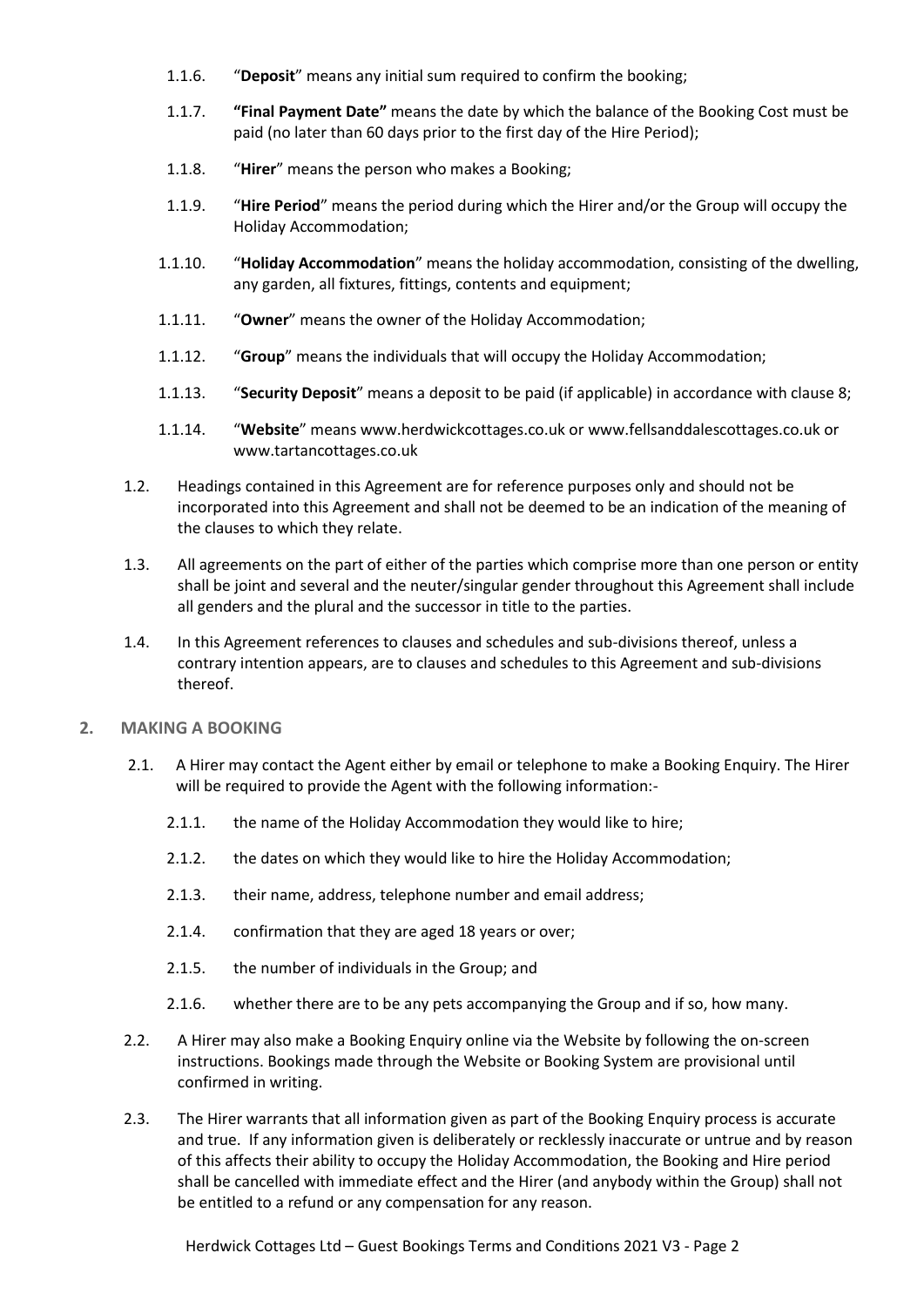- 2.4. Once the Hirer has made the Booking Enquiry the Agent shall check the availability of the chosen Holiday Accommodation. Although the Agent may confirm that the Holiday Accommodation is available to hire, the Booking shall not be binding until the Agent confirms the Booking to the hirer by email, **and** the Hirer has paid the Deposit to the Agent.
- 2.5. The email confirmation will show the Booking details, the Booking Cost, the amount of any Deposit and whether a Security Deposit is payable. As soon as the Hirer receives this confirmation, it must check the details carefully and if anything is not correct, it should inform the Agent immediately.
- 2.6. The Hirer should pay the Deposit (or total Booking Cost if required) immediately upon receiving the confirmation. The Agent will reserve the Holiday Accommodation for 24 Hours from the time of the confirmation email to allow the Hirer to pay the Deposit (or total Booking Cost if required) (by bank transfer or card payment). If no payment (in cleared funds) is received in this time, the Holiday Accommodation will be remarketed as available for hire.
- 2.7. The Agent has the right to refuse any booking before it sends written confirmation out to a Hirer. If the Agent wishes to do this, it will inform the Hirer in writing and promptly refund any money paid to it. In this case, neither the Agent nor the Owner will have any legal responsibility to the Hirer.

# **3. NUMBERS IN GROUP**

- 3.1. The number of persons occupying the Holiday Accommodation must not exceed the number provided by the Hirer at the time of making the Booking (unless the Hirer has notified the Agent of the increase at least 14 days before the start of the Hire Period and the Agent has agreed to the increase, and if applicable, the Hirer has paid any additional fee for the maximum occupancy limit of the Holiday Accommodation).
- 3.2. If the number of persons occupying does exceed the numbers provided then:-
	- 3.2.1. the Hirer may be required to pay an additional sum to cover the additional person(s); or
	- 3.2.2. if the maximum capacity for the Holiday Accommodation is exceeded, then the additional persons will not be permitted to occupy and if they continue to do so, the Agent and/or the Owner may enter the Holiday Accommodation and require the Hirer and/or the Group to vacate the Holiday Accommodation. If the Agent takes this step the Booking and Hire period shall be cancelled with immediate effect and the Hirer (and anybody within the Group) shall not be entitled to a refund or any compensation for any reason due to the Hire Period coming to an end early.

## **4. PETS**

- 4.1. The Hirer and/or Group must not allow any pets in the Holiday Accommodation unless this has been agreed with the Agent at the time of making the Booking or at least 14 days before the start of the Hire Period.
- 4.2. Where pets are permitted in the Holiday Accommodation:
	- 4.2.1. unless otherwise agreed in writing, the type of pet permitted in the Holiday Accommodation is limited to canine pets only;
	- 4.2.2. they must not be left unattended in the Holiday Accommodation (including any garden) at any time;
	- 4.2.3. they must not be allowed in any of the bedrooms or on any of the furniture within the Holiday Accommodation;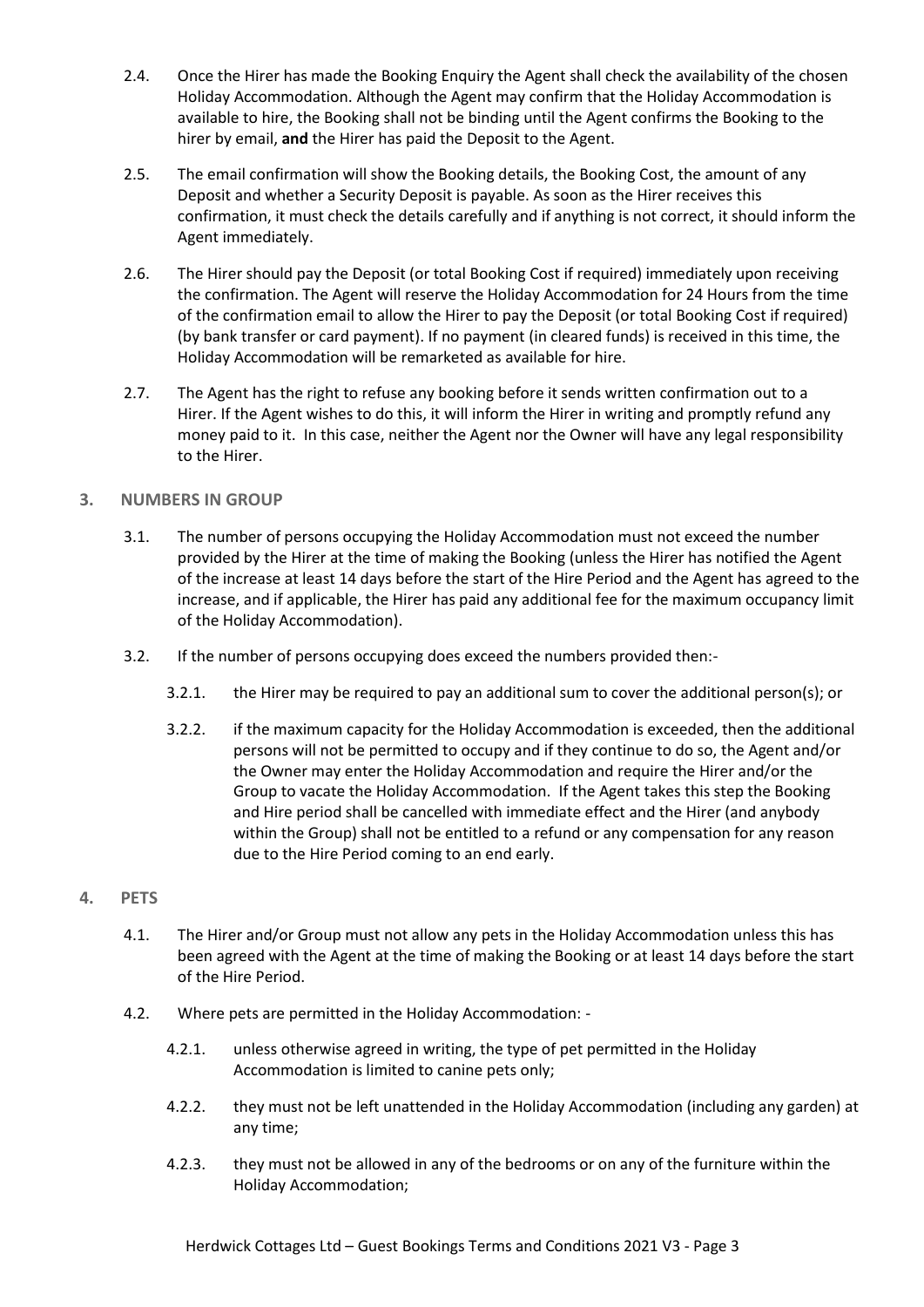- 4.2.4. they must be under strict control at all times;
- 4.2.5. the Hirer must clear up any fouling on gardens or grounds without delay.
- 4.3. If a garden is described as "enclosed" it does not mean that it is 'escape-proof' for pets.
- 4.4. If the Hirer or anybody within the Group brings a pet with them without having agreed with the Agent at the time of making the Booking or at least 14 days before the start of the Hire Period then: -
	- 4.4.1. the Hirer will be required to pay an additional sum; or
	- 4.4.2. the Agent and/ the Owner may enter the Holiday Accommodation and require the Hirer and/or the Group occupying the Holiday Accommodation to vacate the Holiday Accommodation. If the Agent or the Owner takes this step the Booking and Hire Period shall be cancelled with immediate effect and the Hirer (and anybody within the Group) shall not be entitled to a refund or any compensation for any reason due to the Hire Period coming to an end early.
- 4.5. If the Hirer or anybody within the Group fails to abide by the rules in clause 4.2 the Hire Period may be cancelled in accordance with clause 15.2.

## **5. USE OF HOLIDAY ACCOMMODATION**

- 5.1. The Hirer and all members of the Group agree not to use the property for any illegal or commercial purpose or to sublet it or otherwise allow anyone to stay in it without agreeing to this with the Agent.
- 5.2. The Agent and/or the Owner can refuse to allow the Hirer and/or Group into the Holiday Accommodation or ask them to leave if it reasonably believes that the Hirer or any member of the Group (or any other person) they have invited to the Holiday Accommodation is behaving or has behaved illegally or antisocially or that damage has been, is being or is likely to be caused. If the Agent and/or the Owner takes this step, the Booking and Hire Period shall be cancelled with immediate effect and the Hirer (and anybody within the Group) shall not be entitled to a refund or any compensation for any reason due to the Hire Period coming to an end early.
- 5.3. The Hirer and/or Group must not hold events (such as parties, celebrations or meetings) at the Holiday Accommodation without agreeing to this in advance with the Agent. If they do, the Agent and/or the Owner can refuse to allow the Hirer and/or Group into the Holiday Accommodation or ask the Hirer and/or Group to leave. If the Agent or the Owner takes this step, the Booking and Hire Period shall be cancelled with immediate effect. In such circumstances, the Hirer and/or Group will not receive a refund of any monies paid for the Booking and neither the Agent and/or the Owner will not be legally responsible or liable in any way to the Hirer and/or the Group.
- 5.4. The Hirer and/or Group must allow the Agent and/or the Owner (or any agent or representative) access to the Holiday Accommodation at any reasonable time during their stay. In the event of an emergency or where any problems need resolving quickly and it is not possible to contact the Hirer and/or Group, the Agent and/or the Owner and/or its agents or representatives may enter the Holiday Accommodation at any time without giving prior notice to the Hirer and/or the Group.

## **6. DEPARTURE**

6.1. On departing the Holiday Accommodation, the Hirer and/or Group shall ensure that this is left clean and tidy and in a similar condition to when they arrived.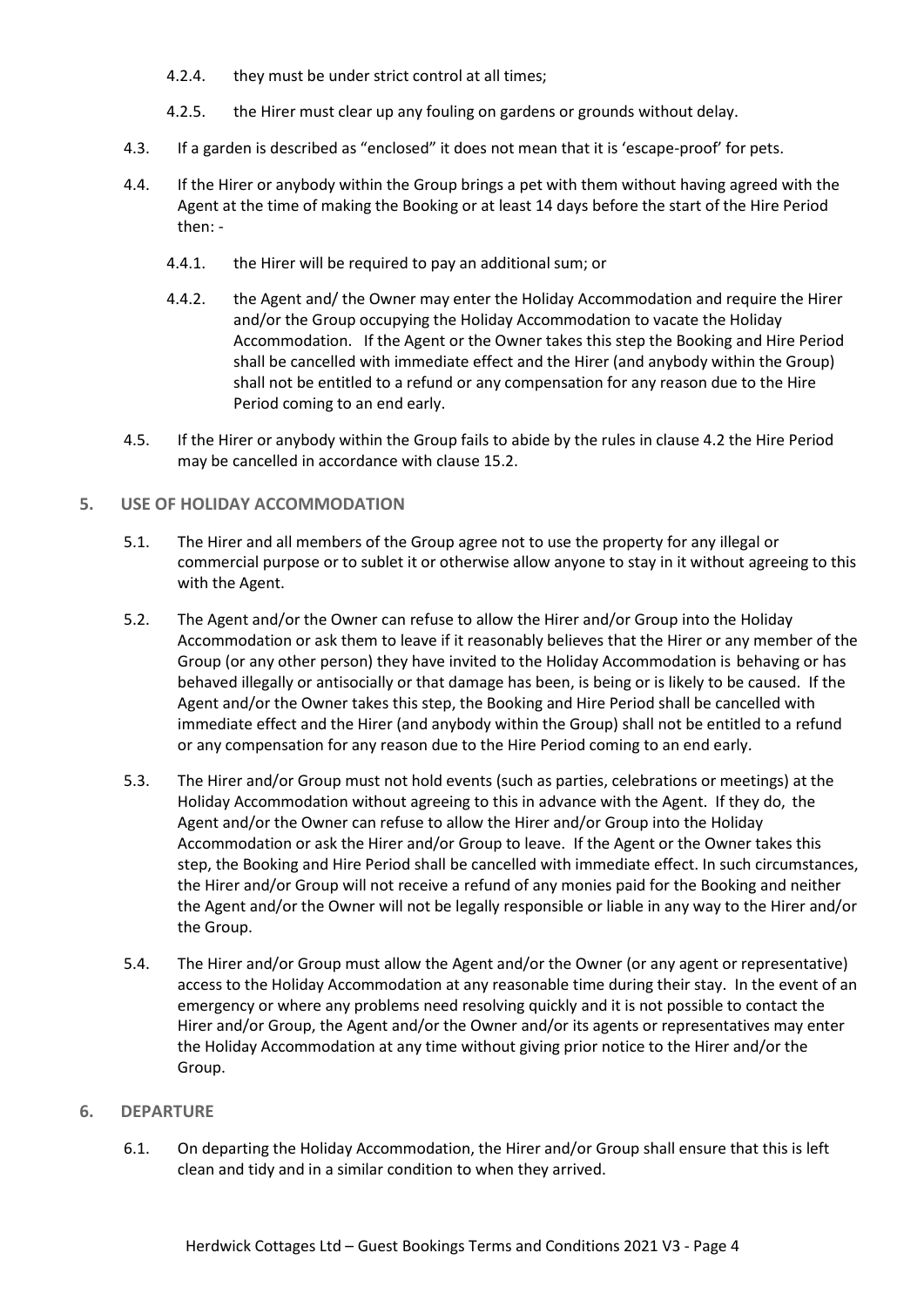# **7. DAMAGE, BREAKAGES AND LOSS**

- 7.1. The Hirer may be asked to check an inventory of the Holiday Accommodation and its contents on arrival. If it discovers that anything is missing or damaged it should notify the Company immediately.
- 7.2. The Hirer will be responsible, and account to reimburse the Agent or the Owner directly for all damage, breakages or loss caused by it and/or the Group or their pets to the Holiday Accommodation.
- 7.3. Where any breakages, damage or loss occurs the Hirer should report the same either to the Agent or the Owner (as advised at the outset by the Agent) as soon as reasonably practicable and where possible before the end of the Hire Period.
- 7.4. If during the Hire Period the Agent and/or the Owner is concerned about the extent of any damage or breakages then it has the right to enter the Holiday Accommodation and require the Hirer and all those within the Group to vacate the Holiday Accommodation. If the Agent or the Owner does take this step then the Booking and Hire Period shall be cancelled with immediate effect and the Hirer (and anybody within the Group) shall not be entitled to a refund or any compensation for any reason due to the Hire Period coming to an end early.

# **8. REFUNDABLE "SECURITY" DEPOSIT**

- 8.1. In some cases, the Agent may require a Hirer to pay a Security Deposit. If this applies to a Booking the Agent will notify the Hirer of the amount of the Security Deposit and when this is payable, and it will be shown on the Booking confirmation.
- 8.2. The Agent shall be entitled to use, or pass to the Owner, the Security Deposit:
	- 8.2.1. if during the Hire Period there are any breakages or damage to the Holiday Accommodation or any items otherwise need replacing or;
	- 8.2.2. if after the Hirer has vacated the Holiday Accommodation this requires cleaning beyond what would be reasonably expected;
	- 8.2.3. If after deducting these costs any part of the Security Deposit remains this shall be returned to the Hirer.
	- 8.2.4. if the cost of repairs or replacement exceeds the Security Deposit amount, the Hirer agrees to reimburse the Agent or the Owner directly for any excess amount to the total invoice value for the repair or replacement.
- 8.3. If the Agent receives no notification from the Holiday Accommodation Owner of an intention to make a deduction from the Security Deposit within the 7 days following the end of the Hire Period, the Agent shall refund the Security Deposit to the Hirer in full.

## **9. PRICING AND PAYMENT**

- 9.1. On making a Booking the Hirer will be asked to make a payment as follows:
	- 9.1.1. If the first day of the Hire Period is more than 60 days from the date of the Booking Enquiry, the Hirer must pay a Deposit;
	- 9.1.2. If the first day of the Hire Period is 60 days or less from the date of the Booking Enquiry, the Hirer must pay the total Booking Cost at the time of the Booking Enquiry and, if applicable, a Security Deposit.
- 9.2. All payments will be accepted and administered by the Agent on behalf of the Owner.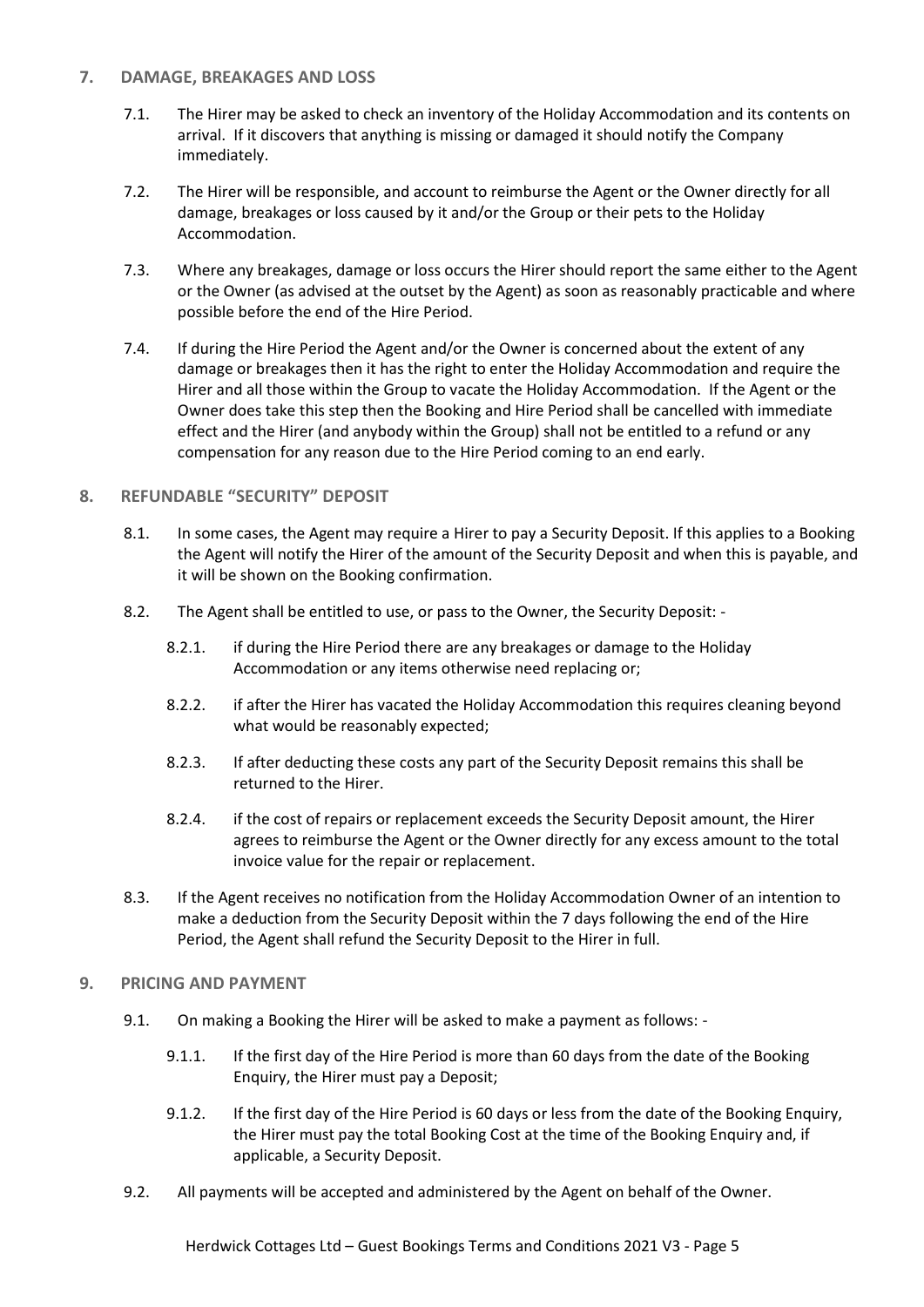- 9.3. Payment can be made by debit card, credit card or bank transfer. We do not accept cheques.
- 9.4. The Hirer must have paid the Booking Cost in full no later than 60 days before the first day of the Hire Period (the "Final Payment Date"). If the Agent does not receive the Booking Cost (or balance where a Deposit has been paid) by the Final Payment Date then it may cancel the Booking.
- 9.5. If the Booking is cancelled the Agent shall retain the Deposit subject to the provisions of clause 15.2.

#### **10. THE ACCOMMODATION**

#### 10.1. Description

- 10.1.1. The Agent makes every effort to ensure that the description of the Holiday Accommodation (as it appears on its Website) is accurate and up to date. The Agent shall not be liable for any differences between the Holiday Accommodation and its description on the Website, or any changes made to the Holiday Accommodation by the Owner after the date of the Booking Enquiry.
- 10.1.2. Where any material changes are made to the Holiday Accommodation after the date of the Booking Enquiry the Agent will notify the Hirer as soon as the Agent becomes aware of them. In such circumstances, the Agent may also cancel any Booking in accordance with clause 15.2 below if it considers it necessary to do so.
- 10.1.3. The exteriors, furniture, furnishings and room layouts of the Holiday Accommodation may differ from the photographs on the Website.
- 10.1.4. Occasionally problems mean that some facilities or services are not available or may be restricted. If this happens, the Agent will inform the Hirer as soon as reasonably practicable after it becomes aware of the situation.
- 10.1.5. The Agent cannot accept responsibility for any changes or closures to local services or attractions mentioned in any brochures or on the Website or elsewhere.
- 10.1.6. The Agent cannot accept responsibility for any inaccurate, incomplete or misleading information about any Holiday Accommodation or its facilities or services unless this was caused by its own negligence.

#### 10.2. Maintenance

10.2.1. Grass cutting, gardening, window cleaning and maintenance works etc may from time to time be carried out during the Hire Period. The Agent and the Owner will try to ensure that such works are carried out with the least disruption to the Hirer and the Group as far as reasonably possible.

#### 10.3. Old Properties

10.3.1. If the Holiday Accommodation is an old property then it may be prone to damp patches during wet or humid weather, and to condensation on walls. These problems can be alleviated by ventilating the property. However, as a general rule elderly, young, or those sensitive to humidity and damp should avoid such cottages especially in the wettest periods (e.g. winter and early spring). Please note also that old properties may have uneven floors.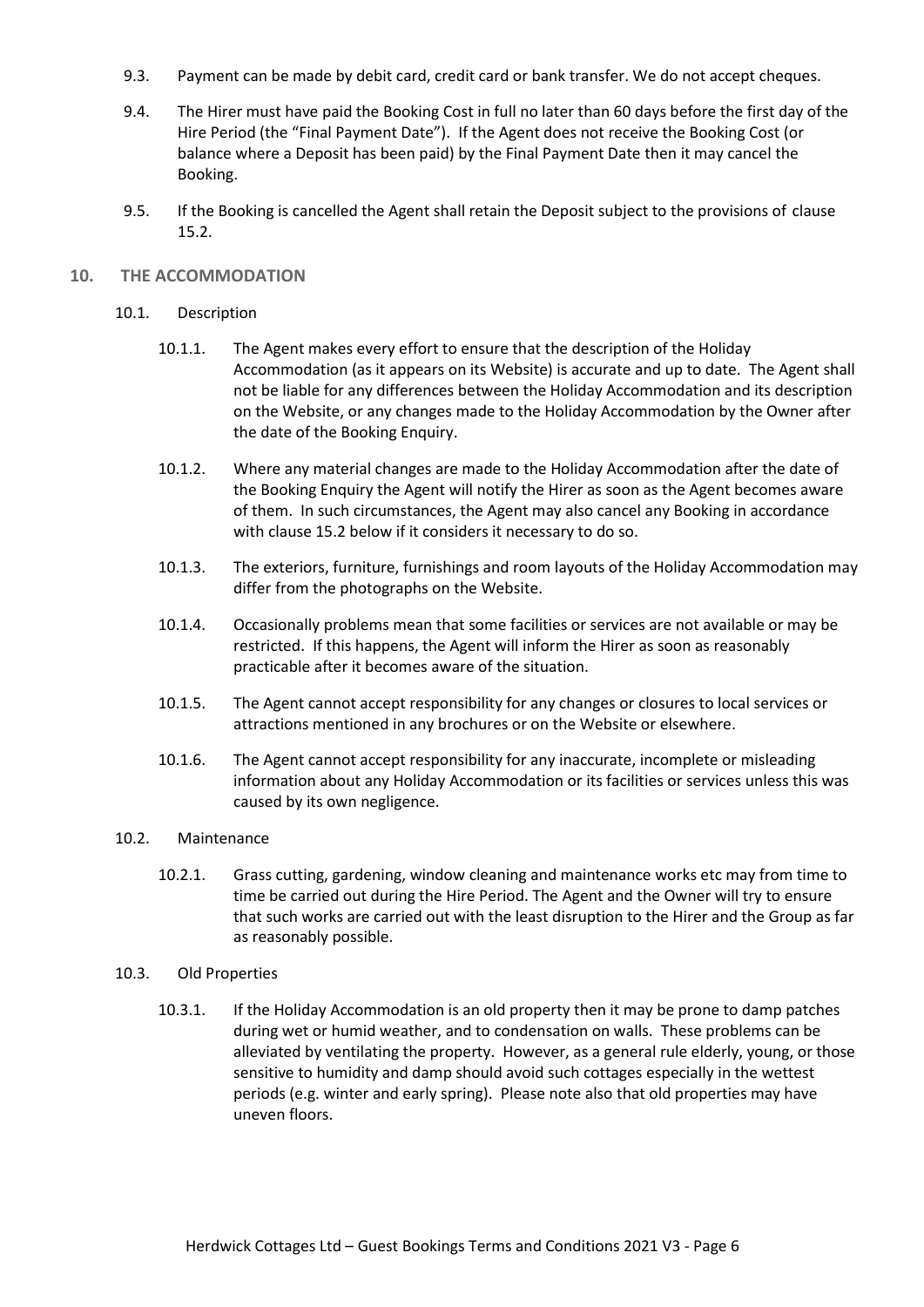#### 10.4. Private Water Supply

- 10.4.1. Some Holiday Accommodation may have a private water supply. Where this is the case the supply is filtered and tested to be safe for human consumption, but it is recommended that the Hirer boils water before drinking it or uses bottled water.
- 10.5. Cots and High Chairs
	- 10.5.1. Not all Holiday Accommodation will have a cot and high chair available to use during the Hire Period. The Hirer should check the availability, and where available, request them during the online booking process. Alternatively, inform the Agent if it will require a cot and /or high chair when making the Booking. The Agent will confirm whether these will be available.
	- 10.5.2. These items will vary in age, style and condition and should only be for a small child aged under 24 months old.
- 10.6. Bed Linen, Cot Linen and Towels
	- 10.6.1. Bed linen is provided at the Holiday Accommodation, but cot linen is not provided.
	- 10.6.2. Towels will be provided as standard at the Holiday Accommodation (unless the Agent has notified the Hirer otherwise in advance of the Hire Period).
- 10.7. Timing of Arrival and Departure
	- 10.7.1. The Agent shall notify the Hirer before the Hire Period commences of the arrival and departure times.
- 10.8. Basis of Occupation
	- 10.8.1. The Holiday Accommodation is let to the Hirer and the Group for the Hire Period only (without prejudice to any party's right to bring the Hire Period to an end early in accordance with this Agreement) and is not an Assured Tenancy or Assured Shorthold Tenancy as defined by the Housing Act 1988 as amended.

## **11. COMPLAINTS AND CONTACTING THE AGENT**

- 11.1. If the Hirer wishes to make a complaint about anything connected with its hire of the Holiday Accommodation it should contact the Agent in the first instance as soon as reasonably possible during the hours detailed in clause 11.4, unless clause 11.5 applies.
- 11.2. The Agent will then either pass the complaint on to the Owner to deal with or it may consider the complaint and act to resolve this itself as soon as reasonably practicable.
- 11.3. If the Hirer does not make a complaint promptly where it is possible to do so, the complaint may not be considered by the Agent.
- 11.4. The Agent can be contacted between the hours of 9.00am and 6.00pm, 7 days per week except on Christmas Day.
- 11.5. Some Holiday Accommodation Owners will provide their direct contact number to call should you require assistance. The Hirer and/or Group should use this contact number in the first instance, calling the Agent only if contact cannot be made with the Owner.

## **12. LIMITATION OF LIABILITY**

12.1. This clause sets out the entire financial liability of the Agent (including any liability for the acts or omissions of its employees) to the Hirer in respect of:

Herdwick Cottages Ltd – Guest Bookings Terms and Conditions 2021 V3 - Page 7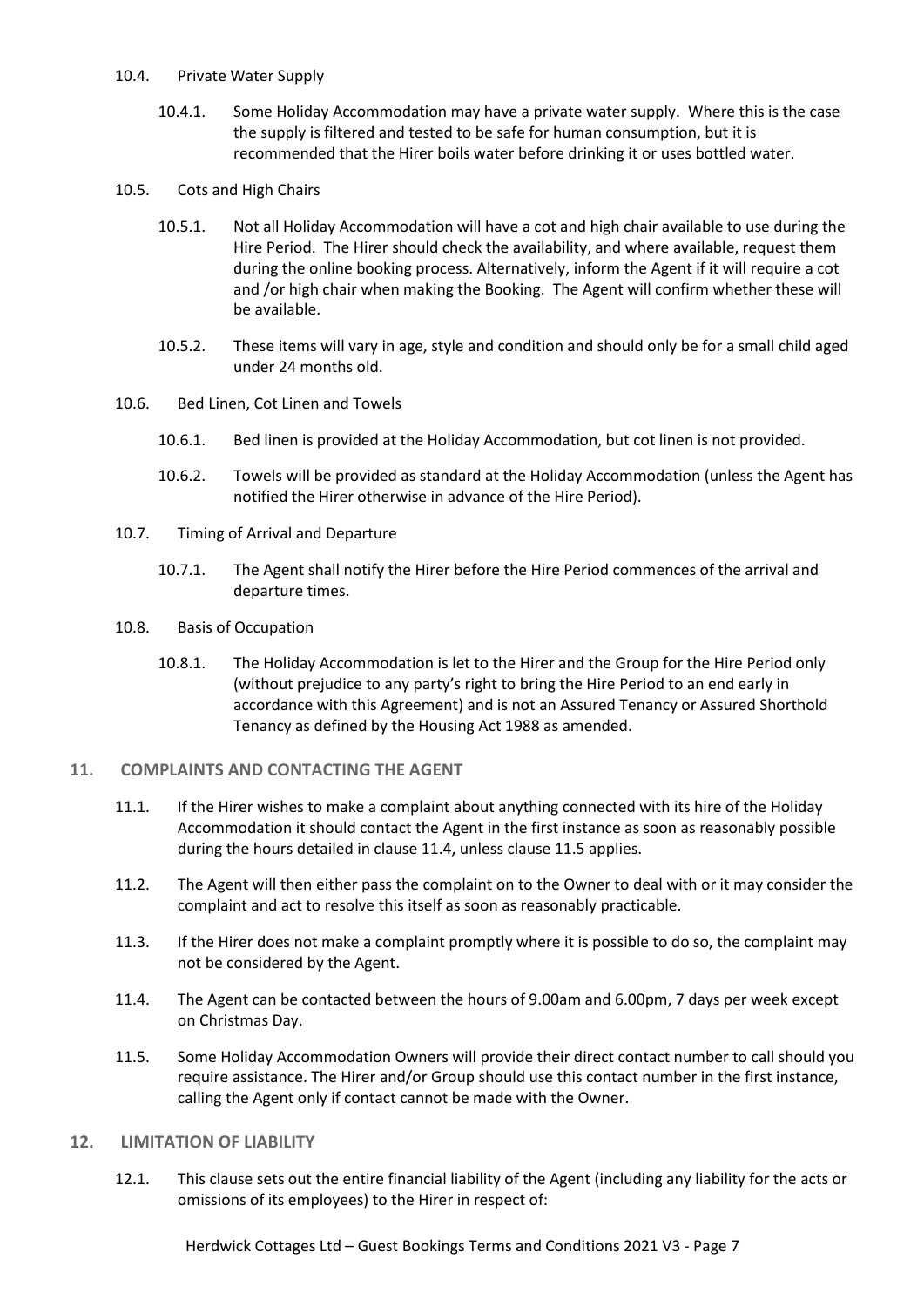- 12.1.1. any breach of its obligations under this Agreement;
- 12.1.2. the hire of the Holiday Accommodation; and
- 12.1.3. any representation, statement or tortious act or omission (including negligence) arising under or in connection with this Agreement.
- 12.2. All warranties, conditions and other terms implied by statute or common law are, to the fullest extent permitted by law, excluded from the Booking and this Agreement.
- 12.3. Nothing in this Agreement limits or excludes the liability of the Agent:
	- 12.3.1. for death or personal injury resulting from the negligence of the Agent; or
	- 12.3.2. for any damage or liability sustained by the Hirer and/or Group as a result of fraud or fraudulent misrepresentation by the Agent.
- 12.4. Unless stated otherwise in this Agreement, the Agent does not have any control over the Holiday Accommodation or the Owner.
- 12.5. The Agent shall not be legally responsible either jointly or individually to the Hirer or Group if it is prevented from carrying out its responsibilities as a result of events beyond its control (which means any event where the Agent could not, even with all due care, expect or avoid) for :-
	- 12.5.1. any injury;
	- 12.5.2. any sickness;
	- 12.5.3. any loss;
	- 12.5.4. any damage;
	- 12.5.5. any additional expense;
	- 12.5.6. any damages for inconvenience caused directly or indirectly by or arising out of the use or condition of the Holiday Accommodation. For the avoidance of doubt, the Agent shall not be legally responsible (to the extent detailed in clause 12.5) for events which occur and/or which are reported to it during the hours of 6.00pm and 9.00am or on Christmas Day.
- 12.6. The Agent shall not be liable for any acts or omissions of the Owner or its representatives.
- 12.7. The Agent shall not be liable for any damage or loss caused to any belongings of the Hirer or the Group during the Hire Period.
- 12.8. Neither the Agent nor the Owner will be liable for noise or disturbance which comes from beyond the boundaries of the Holiday Accommodation or which is beyond their control.
- 12.9. The Agent's total liability in contract, tort (including negligence or breach of statutory duty), misrepresentation, restitution or otherwise arising in connection with the performance or contemplated performance of the Booking shall be limited to the Booking Cost.

#### **13. DATA PROTECTION**

13.1. To process a Booking the Agent will need to collect and process personal information relating to the Hirer and/or members of the Group. The Agent will ensure that it acts in accordance with the Data Protection Act 2018 and the General Data Protection Regulation (or other applicable Data Protection Laws) at all times.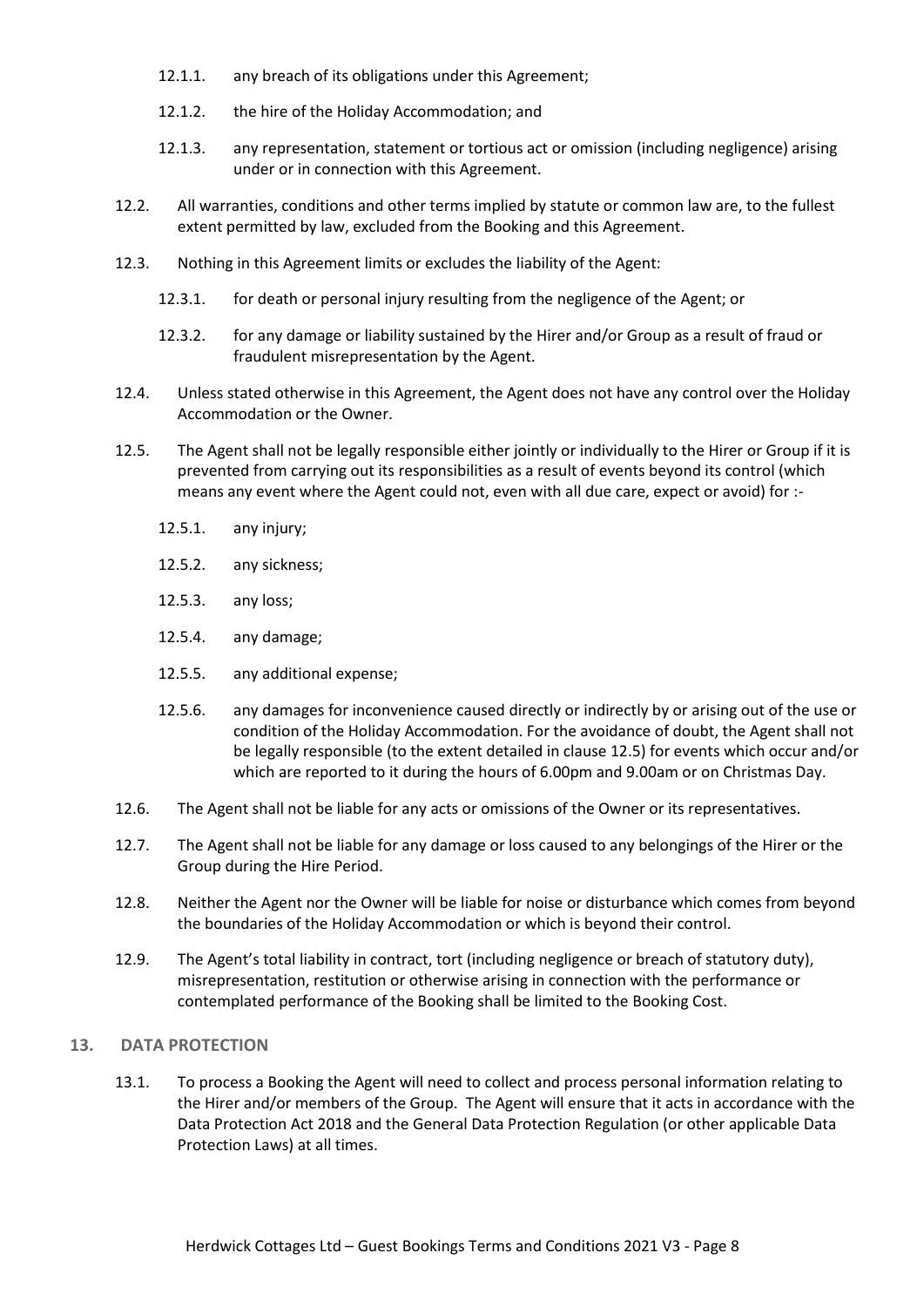- 13.2. We use software called SuperControl to manage our online booking process. We have a written contract with SuperControl to ensure that they will process your data on our behalf in compliance with all applicable Data Protection Laws.
- 13.3. We use a company called Reviews.io to collect and administer reviews from the Hirer. To undertake and process the collection of reviews, we will securely pass to them your Name, your email address, the name of the Holiday Accommodation and the dates of the Hire period. We have a written contract with Reviews.io to ensure that they will process your data on our behalf in compliance with all applicable Data Protection Laws.
- 13.4. The Agent will also pass on the personal data of the Hirer and the Group to the Owner.

## **14. CHANGING A BOOKING**

- 14.1. If a Hirer wishes to change any detail of a Booking it should contact the Agent to make a request. The Agent cannot guarantee that the request will be granted.
- 14.2. Where a change to a Booking is granted, there will be an administrative charge of £25.00 which shall be payable to the Agent. The Hirer may also have to pay any costs incurred in accommodating the change. The Agent will let the Hirer know what these costs will be before confirming the change.
- 14.3. Any change to dates of accommodation may be treated as a cancellation of the original Booking and cancellation charges may be payable in accordance with clause 15.1 below.

# **15. CANCELLATION**

# **15.1. Bookings cancelled by the Hirer**

- 15.1.1. Clause 15.1 applies in all cases save where clause 15.3 applies.
- 15.1.2. The Hirer is strongly advised to take out suitable holiday insurance in case it has to cancel the Booking.
- 15.1.3. If the Hirer wishes to cancel the Booking, then the Hirer shall notify the Agent as soon as possible in writing. On receipt of the notice, the Agent will notify the Owner as soon as reasonably practicable and advertise the Holiday Accommodation as available to let on its Website.
- 15.1.4. If the Agent or the Owner is able to make a new Booking for the Holiday Accommodation before the start of the Hire Period, then the refund policy is as follows: -
	- 15.1.4.1. If the Hirer cancels after it has paid the total Booking Cost, and the Agent is able to let the Holiday Accommodation for the same Booking Cost or a greater than the Booking Cost paid, then the Hirer shall be entitled to a full refund of all monies paid less the Booking Fee charged in accordance with clause 15.1.6;
	- 15.1.4.2. If the Hirer cancels after it has paid the total Booking Cost, and the Agent is able to let the Holiday Accommodation at a lower price than the Booking Cost paid, then the Hirer shall be entitled to a refund (equivalent to the Booking Cost paid for the new booking), less the Booking Fee paid in accordance with clause 15.1.6;
	- 15.1.4.3. If the Hirer cancels having only paid the Deposit, and the Agent is able to let the Holiday Accommodation for the same Booking Cost or a greater Booking Cost that the Hirer would have paid, then the Hirer shall be entitled to a refund of the Deposit less the Booking Fee paid in accordance with clause 15.1.6;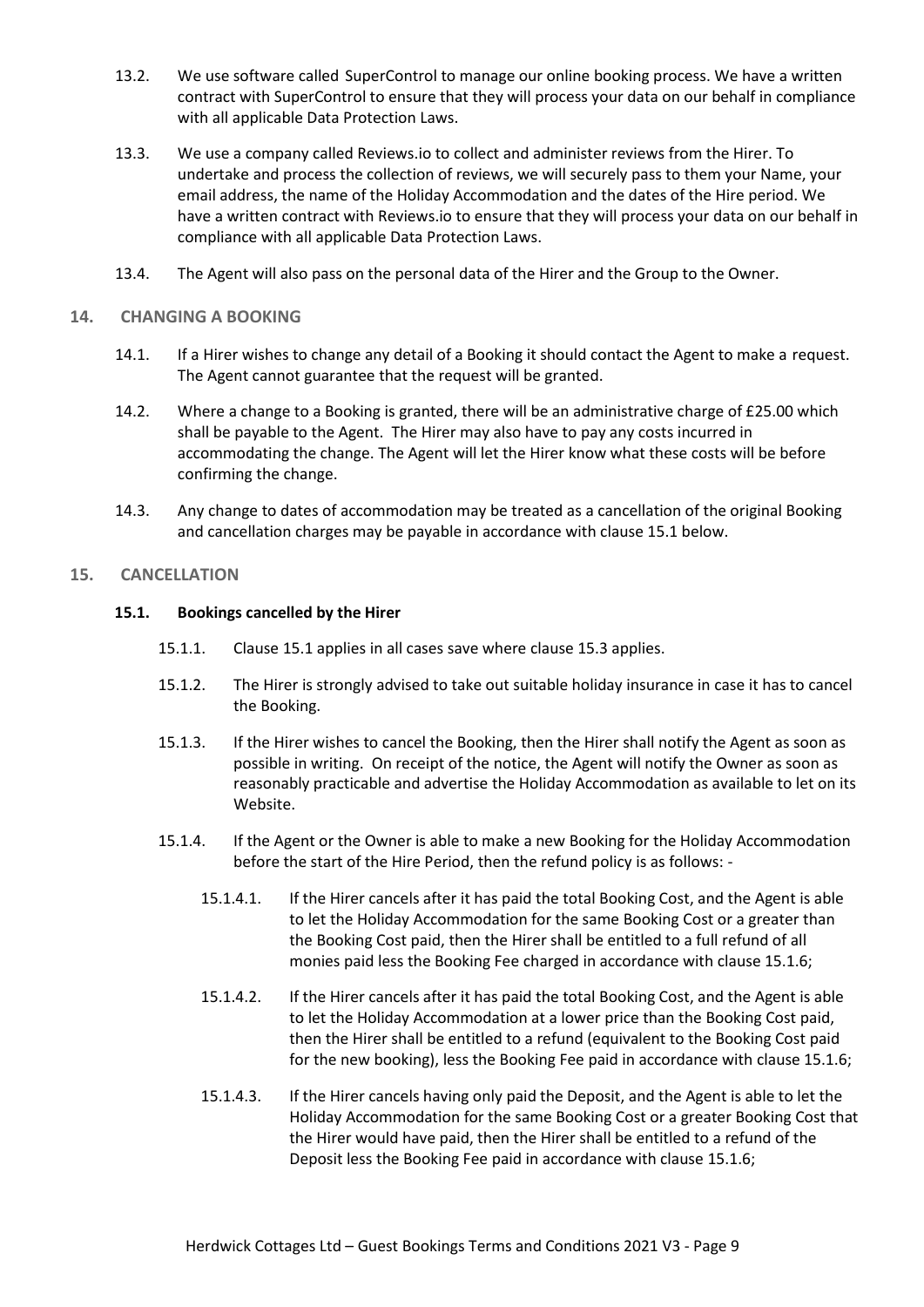- 15.1.4.4. If the Hirer cancels having only paid the Deposit and the Agent is able to let the Holiday Accommodation at a lower price than the Booking Cost that the Guest would have paid, then the Hirer may be entitled to a refund of part of the Deposit based on the following calculation:-
	- 15.1.4.4.1. A = Deposit paid by original Hirer.
		- B = Total Booking Cost payable by original Hirer.
		- C = New Total Booking Cost price paid/payable by new Hirer.
		- $D = B$  minus  $C$
		- $E = A$  minus D
	- 15.1.4.4.2. If A is greater than D, the Hirer is entitled to refund sum E, less any administration fee charged in accordance with clause 15.1.6.
	- 15.1.4.4.3. If A is less than D, the Hirer is not entitled to a refund of their Deposit.
- 15.1.5. If the Agent is unable able to let the Holiday Accommodation or no Owner Booking is made, the Agent will:-
	- 15.1.5.1. Retain the Deposit if cancellation is more than 60 days before the start of the Hire Period.
	- 15.1.5.2. Retain the total Booking Cost paid by the Guest, if cancellation is less than 60 days before the start of the Booking.
- 15.1.6. The Agent shall retain the Booking Fee paid to cover the cost of administering the Booking Cancellation.

# **15.2. Bookings cancelled by the Agent**

- 15.2.1. The Agent may cancel one or more Bookings if:
	- 15.2.1.1. The reason for the cancellation is in accordance with clauses 2.3, 3.2.2, 4.4.2, 4.5, 5.2, 5.3, 7.4 and 9.5 and where it does, the Hirer shall not be entitled to a refund of the Deposit or the Booking Cost.
	- 15.2.1.2. The Holiday Accommodation is sold, on health and safety grounds or where it considers it necessary to do so to safeguard its business interests and goodwill. If so, the Hirer shall be entitled to:
		- 15.2.1.2.1. a refund of the Booking Cost where the Booking is cancelled before the start of the Hire Period.
		- 15.2.1.2.2. a proportional refund of the Booking Cost (equivalent to the proportion of the Hire Period used up to the cancellation date) where the Booking is cancelled during the Hire Period.
- 15.2.2. Neither the Agent or the Owner is under any obligation to find alternative accommodation for the Hirer and/or Group.

## **15.3. Coronavirus (Covid-19) - Bookings cancelled by Government Order or Change of Law**

- 15.3.1. Where the Booking cannot proceed by reason of the need to comply with Government order or a change of law**,** the Hirer will firstly be offered the opportunity to reschedule their booking.
	- 15.3.1.1. If the Booking Cost for the rescheduled booking is more than the original Booking Cost, the Hirer will be required to pay the additional difference in respect of the Booking Cost and Booking Fee.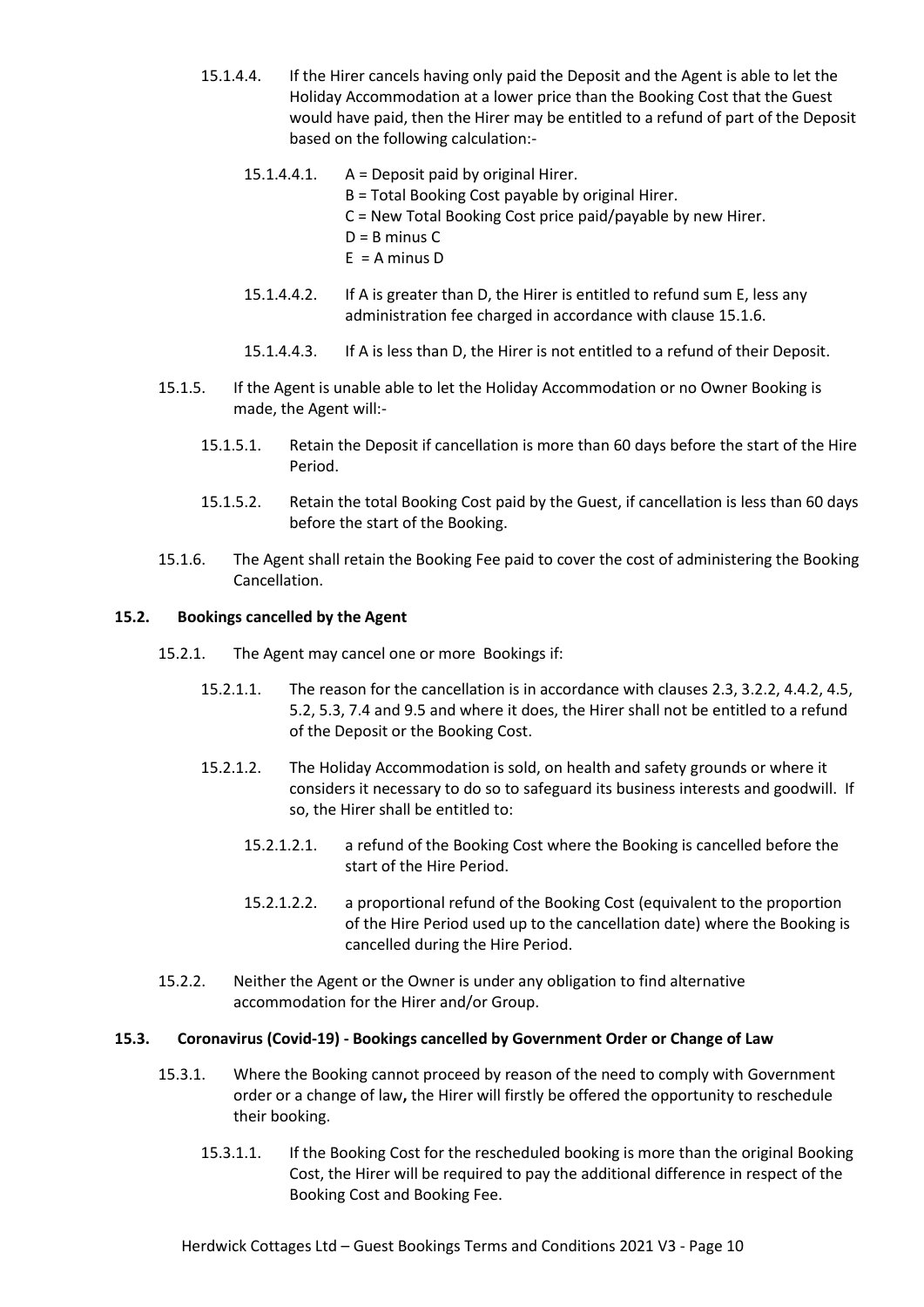- 15.3.1.2. If the Booking Cost for the rescheduled booking is less than the original Booking Cost, the Hirer will be credited for the difference, either by way of refund or reduction on balance payable, depending on whether or not they have paid the Booking Cost.
- 15.3.2. If a rescheduled booking cannot be agreed with the Hirer, the Hirer shall be entitled to a refund of all monies paid either by way of Deposit or total Booking Cost, less the Booking Fee and any sum which the Owner is entitled to retain for costs already incurred in performance of the contract, or in line with relevant guidance or law at the time of the cancellation.
- 15.3.3. Where the Booking cannot continue or needs to be curtailed by the Owner by reason of the need to comply with Government order or a change of law which comes into effect during the Booking, the Hirer shall be entitled to a pro rata refund of the total Booking Cost, less the Booking Fee and any sum which the Owner is entitled to retain for costs already incurred in performance of the contract, or in line with relevant guidance or law at the time.
- 15.3.4. As Coronavirus (Covid-19) is an insurable risk, if a Hirer seeks to cancel or curtail a Booking because they (or a member of their party) have tested positive for Coronavirus (Covid-19), or are required to self-isolate in accordance with the law at the time of the Booking, such cancellations remain subject to clause 15.1. It is therefore recommended that you take out appropriate cancellation insurance prior to making your Booking.

# **15.4. Cancellation dispute**

15.4.1. In the event of a dispute regarding the implementation of the Cancellation policies and refunds payable, the Agent will endeavour to resolve this on behalf of the Owner with the Hirer. The Agent has the authority to settle the dispute on behalf of the Owner if the Agent considers that it appropriate to do so in the circumstances including, but not limited to, potential damage to the Agent's business reputation.

# **16. FORCE MAJEURE**

16.1. The Agent shall not be liable to the Hirer or any member of the Group under this Agreement if it is prevented from, or delayed in performing its obligations under this Agreement or from carrying on its business by events, omissions or accidents beyond its reasonable control, including (without limitation) strikes, lock-outs or other industrial disputes (whether involving the Agent or any other party), failure of a utility service or transport network, an act of God or Government, war, riot, civil commotion, malicious damage, accident, breakdown of plant or machinery, fire, flood, storm, default of suppliers or subcontractors or staff illness.

# **17. SEVERANCE**

- 17.1. If any provision of this Agreement (or part of any provision) is found by any court or other authority of competent jurisdiction to be invalid, illegal or unenforceable, that provision or partprovision shall, to the extent required, be deemed not to form part of this Agreement, and the validity and enforceability of the other provisions of this Agreement shall not be affected.
- 17.2. If a provision of this Agreement (or part of any provision) is found illegal, invalid or unenforceable, the provision shall apply with the minimum modification necessary to make it legal, valid and enforceable.